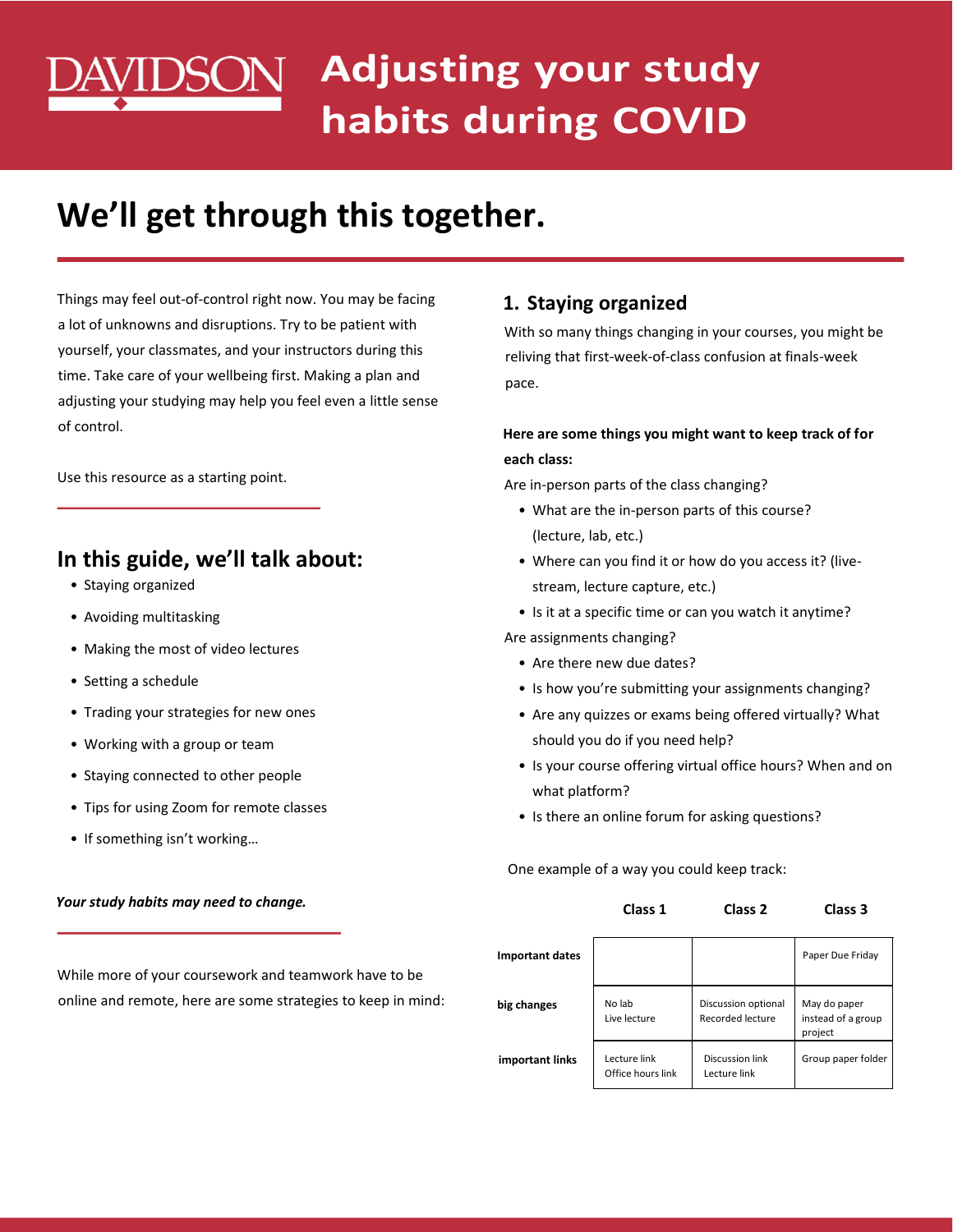# **2. Avoiding multitasking**

If you're doing more work on your own and your time is less structured, you might be more tempted to multitask. Many people think they can do multiple things at once. But research shows us that only about 2% of the population can multitask. Even if you feel like you're multitasking, you're probably not… really, you're switching between tasks very quickly (some call this "micro-tasking").

#### *The downsides of multitasking and micro-tasking:*

- **• Assignments take longer.** Each time you come back to an assignment (from Instagram for example), you have to get familiar with it, find your spot, remember what you were going to do next, etc.
- **• You're more likely to make mistakes.** Distractions and switching between tasks tires out the brain.
- **• You'll remember less.** When your brain is divided, you're less able to commit what you're learning to long-term memory (because [it doesn't get encoded](https://www.ncbi.nlm.nih.gov/pubmed/10868332) [properly into](https://www.ncbi.nlm.nih.gov/pubmed/10868332)  [your brain\)](https://www.ncbi.nlm.nih.gov/pubmed/10868332).

#### **What to do instead**

*When you need to study something important, consider [The](https://www.huffpost.com/entry/the-magic-of-monotasking_b_9239892)  [Magic of Monotasking.](https://www.huffpost.com/entry/the-magic-of-monotasking_b_9239892)* 

- **•** Focus on one thing at a time.
- **•** Take breaks between tasks.
- **•** Consider the "[pomodoro method](https://tomato-timer.com/)" to help you focus for 25- or 50-minute periods and then reward yourself with 5- or 10-minute breaks.

#### **3. Making the most of video lectures**

- **• Stick to your instructor's schedule as much as you can.** Staying on a schedule will help you have a feeling of normalcy and prevent you from falling way behind.
- **• Find out how to ask questions.** Is there a chat feature? Is there a discussion forum?
- **• Close distracting tabs and apps.** Humans are not as good at multitasking as they think! (See #2 above.)
- **• Continue to take notes as you would if you were there in person.**
- **• Watch recordings at normal speed.** Research shows that playback speed of 1.5x can lower your retention and can result in lower scores on assessments. Faster playback speeds are worse for complex, multi-step material (which most of your lectures probably are). Remember: this is all about 1.5x. There hasn't even been research on 2x playback speed, which is probably even worse.

#### **4. Setting a schedule**

As the situation unfolds, you may have fewer social commitments, group meetings, or work hours. Setting a schedule for yourself can help provide structure and keep you motivated. If you don't already keep a weekly or daily calendar, try something like the example below to organize your time. Include time for exercise and selfcare.

#### [Schedule Template](https://docs.google.com/spreadsheets/d/1RLK9JF-wWfOqKuZQpDjpBZ_nA5d3t9EGqLua4fCEUtU/edit#gid=0)

|      | <b>Scheduled</b><br><b>Activity</b> | Course<br><b>Tasks</b> | Personal /<br>Self-care           |
|------|-------------------------------------|------------------------|-----------------------------------|
| 8am  |                                     |                        | Shower, Breakfast                 |
| 9am  | Call in for<br>remote lecture       |                        |                                   |
| 10am |                                     | Read chapter 3         |                                   |
| 11am |                                     |                        | Break - video call with<br>friend |
| 12pm |                                     |                        | Lunch                             |
| 1pm  |                                     | Read chapter 4         |                                   |
| 2pm  | Recap lecture with<br>classmate     |                        |                                   |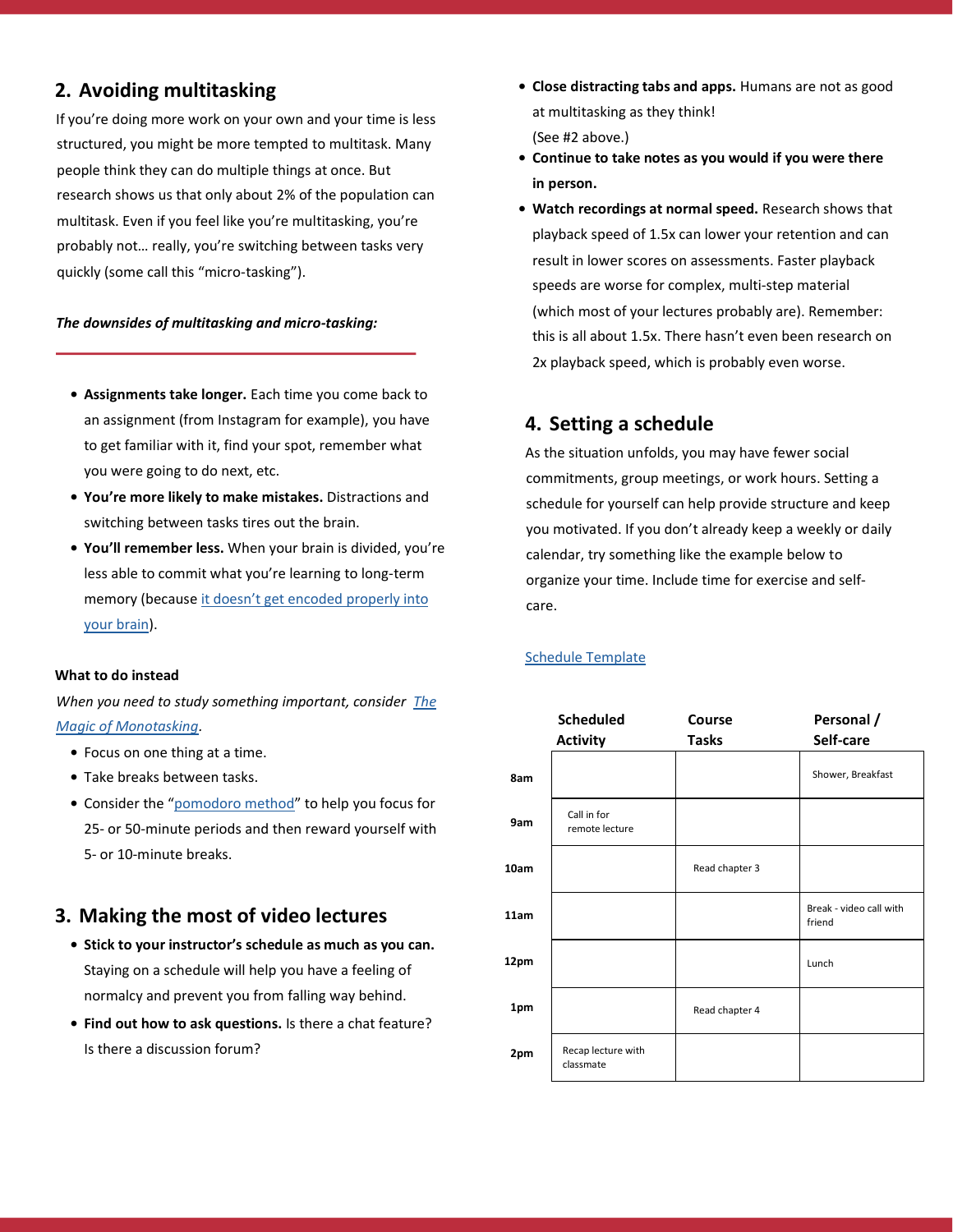# **5. Trading your strategies for new ones**

Your routines may have to adjust during this time. Look for ways to adapt your usual habits or form new ones.

For example:

- **• If you usually study in a coffee shop or library**, ask yourself what kind of environment helps you study. See if you can recreate that at home. Maybe it's studying in a chair, rather than on your bed or couch, or moving to a new spot when you change tasks. If you feel you need background noise, consider a white noise app.
- **• If you always study in groups**, try a virtual or even phone-based study session with your group.
- **• If you thrive on tight timelines, but now have a more open schedule,** think about how working with others or setting up a schedule can recreate that for you. When that gets hard, see if you can even do fifteen minutes at a time.

#### **6. Working with a group or team**

Remote collaboration will look a little different, but it is definitely possible.

- **• Try not to procrastinate.** That group project may be out-of-sight, out-of-mind if you aren't seeing each other regularly. Resist the urge to put it off. Make small progress and stay in touch.
- **• Meet regularly,** especially if you usually touch base during class or lab. Consider a quick text on your group chat about progress every couple of days. Ideally, have real conversations over video any week you're working together.
- **• Set a purpose for meetings and use a shared notes doc.** Meetings might feel different when using video, even if your team was really good at working informally in the past. Try to set the purpose of your meeting in advance. Take notes in a shared doc so you can all contribute and follow along.
- **• Keep videos open when you can.** As long as you can see whatever you need to collaborate, aim to keep the video visible on your computer screen. It'll help you see the expressions of your teammates and stay connected to each other.
- **• Check on each other and ask for backup:** If someone has been absent from your group meetings or chat, ask them directly if they're still able to participate in the project. If you aren't getting responses within a day or two, let your instructor know. Know it isn't being petty, it's your team's responsibility.

#### **7. Staying connected to other people**

Even if we limit how much face-to-face time we spend with others on campus, connecting with family and friends might be more important than ever. And staying in touch with instructors, classmates, and group mates is still important for continued classwork.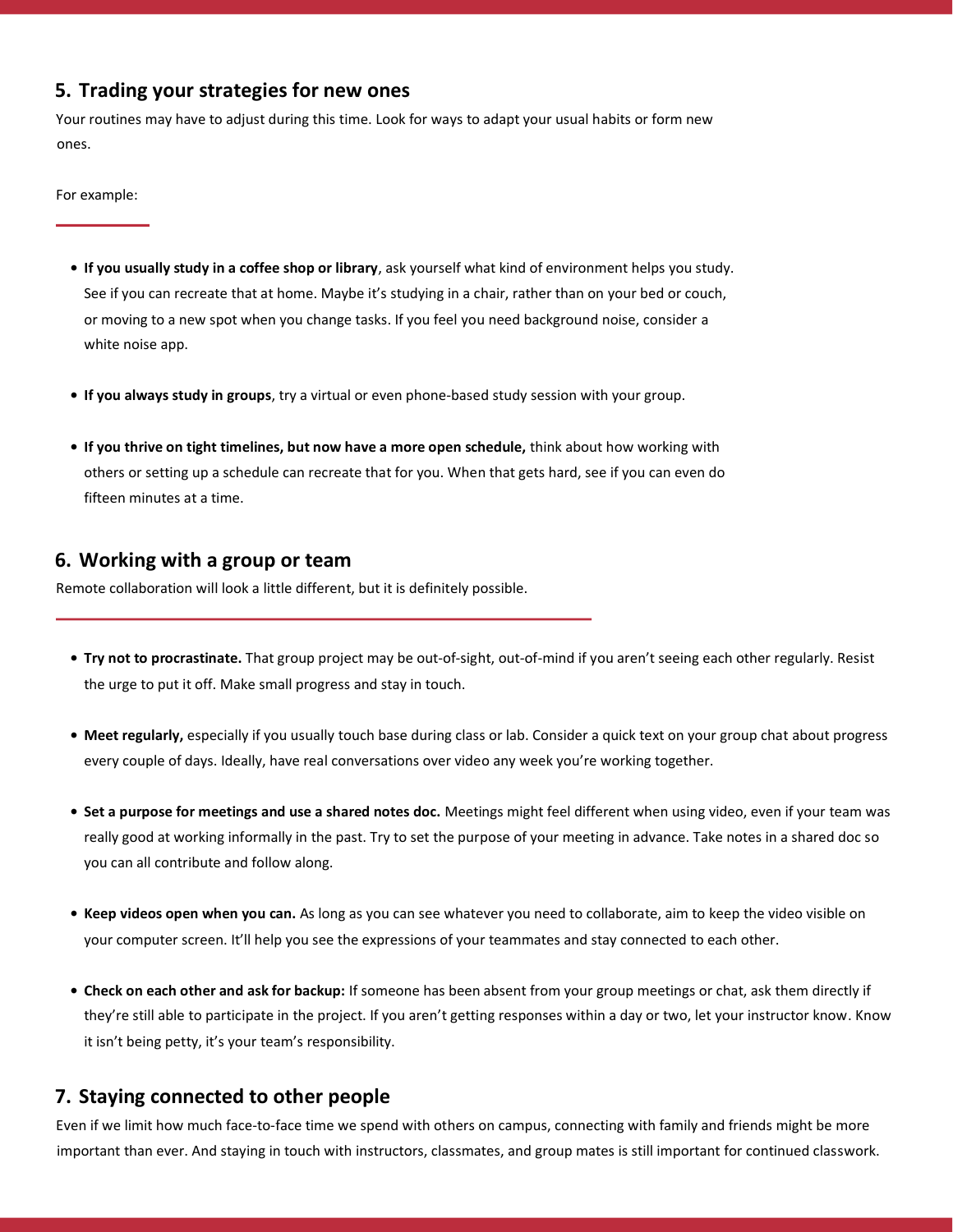- **• Schedule video calls with friends and family.** Talking with loved ones is often really helpful when you're stressed or nervous about something. Taking a break to have a laugh is also important.
- **• Use Google Hangouts, Zoom, FaceTime, or other programs** to connect with classmates to talk through a tough problem
- **• Attend virtual office hours** or study groups so that you can stay up on your coursework.

#### **8. Tips for using Zoom for remote classes**

Many classes will be using Zoom to connect going forward. The following are some tips and tricks that should help you get started with Zoom.

Joining a Zoom meeting:

- **For remote classes, your professor will send out a link to join the Zoom classroom. This will be done through Moodle, email, or your class website.**
	- $\circ$  If prompted with a dialogue box while joining, click the "Open Zoom Meetings" option.
	- o You will be shown a "Video Preview" tab where you will have the option to join the classroom with or without video. Join according to the instructions from your professor.
	- $\circ$  If prompted, be sure to click "Join with Computer Audio" to participate in class conversation.
- **Audio**
	- $\circ$  If you cannot find a quiet space for your class session, be sure to use headphones.
	- $\circ$  Click the carrot or up arrow (" $N$ ") next to the audio button (microphone in the bottom left of the taskbar) to toggle a menu. Then select your headphones for both microphone and speaker.
	- $\circ$  You'll know you are muted when the microphone icon in the bottom left has a slash over it.
	- o Click the microphone icon/button to toggle between muted and unmuted.
		- **■** When you want to participate, you'll have to unmute yourself by clicking the icon.
		- You'll know you are unmuted when the icon is without a slash and the microphone shows green volume bars that rise and fall based on the volume.
- **Video**
	- o Stop/start video by clicking the camera icon in the bottom left.
	- $\circ$  You will get a message if you have bandwidth problems. If you do, turn off your video for better connection.
- **Speaker View v. Gallery View**
	- $\circ$  Speaker view shows the person who is speaking as the monitor taking up the biggest space.
	- o Gallery view shows all participants equally in a grid.
- **Click on "Participants" so you can have access to raising your hand and answering yes/no questions.**
- **Click on "Chat" to have access to ask questions or make comments, receive messages from your professor, or chat with other classmates if needed.**
- **You can also host your own meetings:**
	- o Sign in at<davidson.zoom.us>
		- Limited to 40 minutes.
		- **■** Limited to 100 participants.